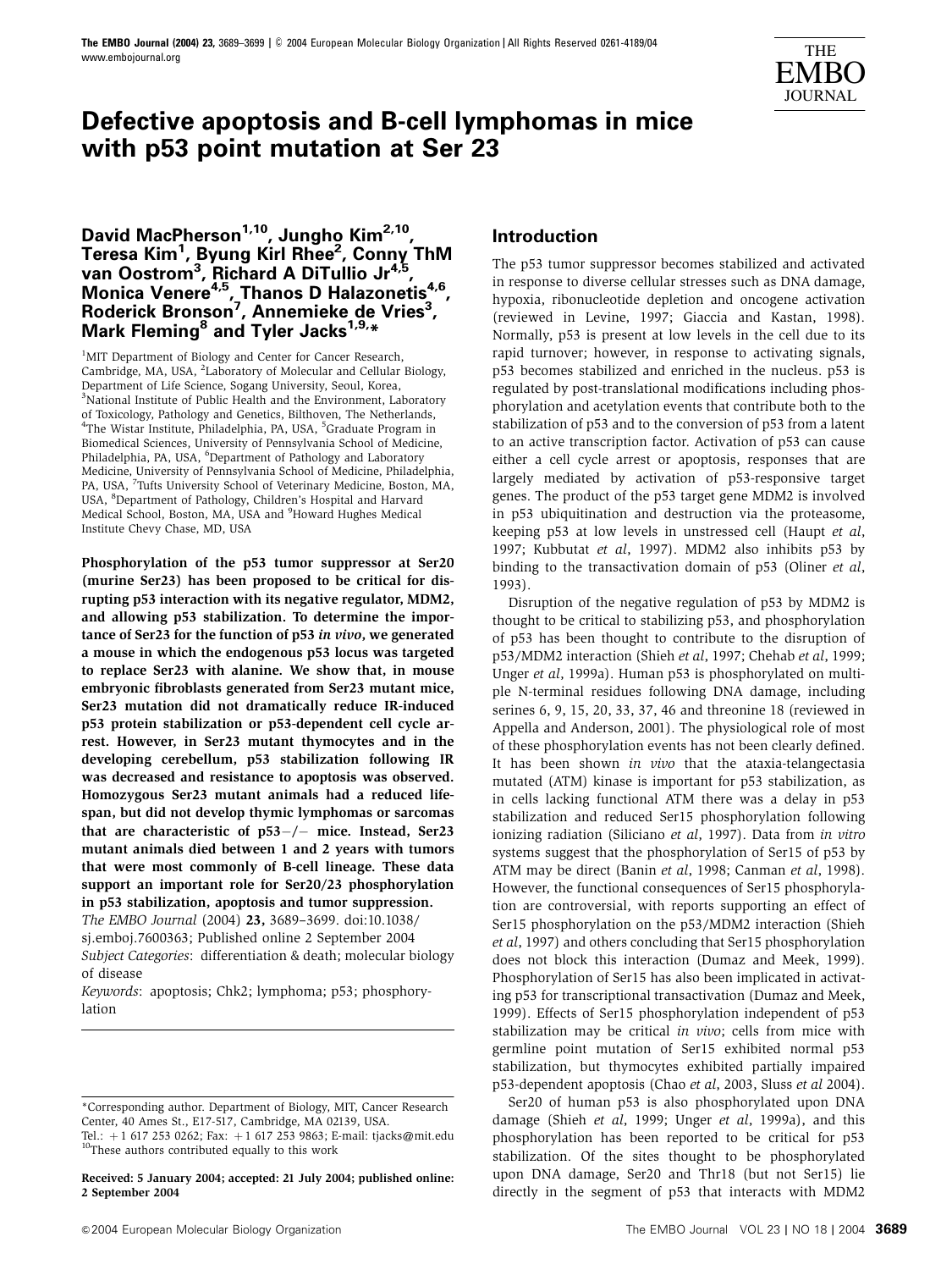(Kussie et al, 1996). Transfection of the p53 Ser20Ala phosphorylation site mutant into various human cell lines completely prevented induction of p53 protein levels in response to gamma or UV radiation (Chehab et al, 1999). Other experiments involving the transfection of exogenous p53 point mutants have also demonstrated defects in p53 stability as well as apoptosis when Ser20 was mutated (Unger et al, 1999a, b). However, similar experiments have shown that multiple N-terminal phosphorylation sites, including Ser15 and Ser20, can be mutated to alanine without dramatic effect on p53 stability (Ashcroft et al, 1999; Blattner et al, 1999). Interpretation of the data from experiments using ectopically expressed p53 is confounded by possible nonphysiological regulation of p53 in this context. That is, the balance between p53 and MDM2, which is likely to be critical for proper p53 regulation, may not be properly achieved when p53 or MDM2 is ectopically expressed. Indeed, in one report in which p53 point mutants were co-transfected with MDM2, the importance of Ser20 mutation for p53 stability differed depending on the amount of p53 transfected (Dumaz et al, 2001). This illustrates the importance of examining p53 phosphorylation sites in vivo at endogenous levels to definitively determine the function and importance of the phosphorylation site. Importantly, while there is ample evidence for phosphorylation of human p53 on Ser20, phosphorylation of the equivalent residue on murine p53 (Ser23) has been less rigorously established due to the lesser quality of phospho-specific antibodies for the mouse.

Chk2 has emerged as a critical regulator of p53 downstream of ATM, and it is phosphorylated and activated by ATM in response to ionizing radiation (Matsuoka et al, 1998; Melchionna et al, 2000). A genetic connection between Chk2 and p53 was revealed by the finding of Chk2 mutations in patients with Li–Fraumeni syndrome (LFS), which predisposes patients to tumors in multiple tissues, including sarcomas, breast and brain tumors (Bell et al, 1999). LFS is normally associated with germline mutations in p53; however, the patients with Chk2 mutation had wild-type germline p53 (Bell et al, 1999). Studies of murine cells lacking Chk2 indicate that it is important for  $p53$  function. Chk2-/animals show strong impairment in apoptosis in the irradiated nervous system and thymus (Hirao et al, 2000, 2002; Takai et al, 2002). In one study,  $Chk2-/-$  thymocytes were completely defective for p53 stabilization following DNA damage (Hirao et al, 2000). However, more recently, germline  $Chk2-/-$  animals that showed a mild defect in p53 stabilization and strong defects in activation of p53 target genes were generated (Takai et al, 2002). Ser20 phosphorylation has been proposed to mediate the effects of Chk2 on p53 induction. Chk2 can phosphorylate Ser20 of p53 in vitro (Chehab et al, 2000; Hirao et al, 2000; Shieh et al, 2000). Transfection of a dominant-negative Chk2 inhibited Ser20 phosphorylation on p53 following DNA damage (Chehab et al, 2000). In vitro, Chk2 expression disrupted preformed complexes of p53 and MDM2, except when Ser20 was mutated to alanine (Chehab et al, 2000). However, Chk2 can phosphorylate multiple sites on p53 in vitro, including Ser15, Thr18 and Ser20 as well as undetermined sites in the C-terminus (Shieh et al, 2000); the sites phosphorylated by Chk2 on p53 in vivo have not been rigorously defined. Also, Chk2 may phosphorylate targets other than p53 itself that help to regulate p53 stability. Finally, recent data demonstrate that Chk2 function is not

essential for Ser20 phosphorylation, as p53 can be efficiently phosphorylated on Ser20 in Chk2 $-/-$  cells (Takai et al, 2002; Jallepalli et al, 2003). In addition to Chk2, Chk1 (Shieh et al, 1999) and PLK3 (Xie et al, 2001) have been reported to phosphorylate Ser20 in vitro. The specific kinase responsible for Ser20 phosphorylation in vivo has yet to be determined.

Owing to many indications that Ser20 phosphorylation is important for p53 function, we sought to determine the effects of preventing phosphorylation at the murine equivalent of this residue (Ser23). We targeted the endogenous p53 locus and mutated Ser23 to Ala, a residue that cannot be phosphorylated. A similar approach was recently described by Wu et al (2002), who also targeted the murine p53 locus to generate Ser23 to Ala mutant ES cells. This group also derived mouse embryonic fibroblasts (MEFs) and thymocytes through blastocyst complementation approaches and concluded from their studies that Ser23 phosphorylation is not important for murine p53 function. Importantly, p53 function was studied under cell culture conditions and germline Ser23 mutant animals were not generated. Here we report the generation of germline Ser23 to Ala mutant mice. Our studies of these mice suggest an important role for Ser23 phosphorylation in p53 response to DNA damage in vivo and in tumor suppression.

# **Results**

# **Generation of mice with p53 S23A mutation**

To generate a mouse with the endogenous serine 23 mutated, we used homologous recombination to introduce a mutation into the p53 genomic locus. The targeting construct contained the Ser23 mutation in exon 2 and a puromycin gene flanked by loxP sites in intron 1 (Figure 1A and B). ES cells were targeted and homologous recombination was confirmed by Southern blotting (Figure 1C, lane 2). Treatment of targeted ES cells by transient transfection with a Cre-expression plasmid led to excision of the puromycin cassette, which was also confirmed by Southern blotting (Figure 1C, lane 3). ES cells from four independently targeted ES lines were injected into blastocysts to generate chimeras. Five chimeras were generated from two of the independently targeted ES lines. Four of these chimeras transmitted the mutant allele (termed S23A) to the germline and their progeny were used in the experiments described. S23A heterozygous mutant mice were intercrossed to obtain S23A homozygotes. These animals were born at Mendelian ratios and had no overt phenotypes at birth (similar to p53 null animals). RT–PCR for p53 was performed on MEFs derived from S23A animals and sequencing of the entire p53 open reading frame demonstrated the presence of the targeted mutation and confirmed that no additional mutations had occurred in the coding sequence of the gene (data not shown). Animals described here (and cells obtained from these) are of mixed (129/  $sv \times C57BL/6$  background.

## **S23A MEFs stabilize p53 and undergo cell cycle arrest in response to DNA damage**

We generated S23A/S23A MEFs from embryonic day 13.5 (E13.5) embryos to determine if Ser23 phosphorylation was required for p53 stabilization. Surprisingly, we found that p53 protein levels could clearly be induced in S23A/S23A MEFs following 5 Gy gamma irradiation, although in some experi-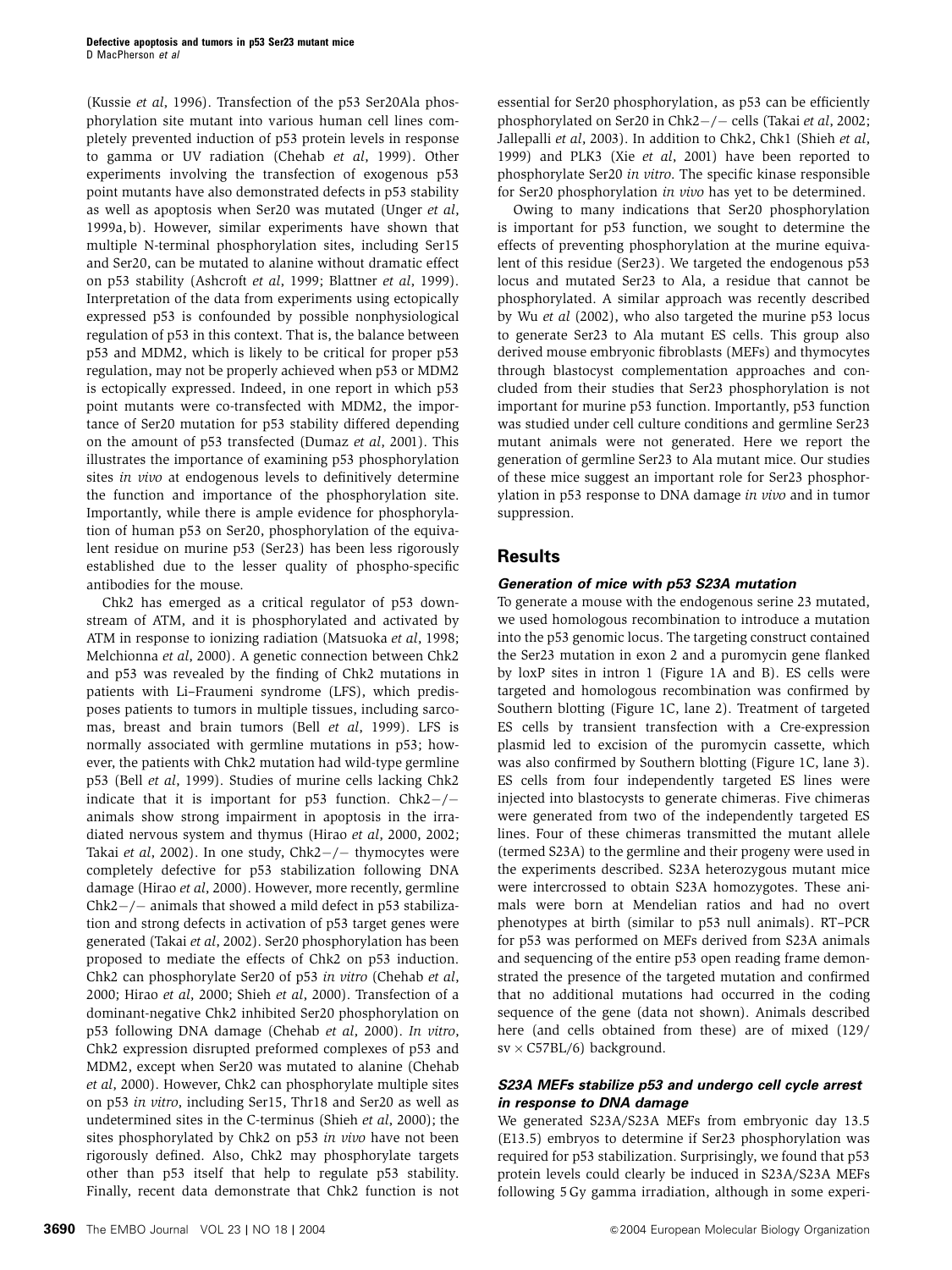

Figure 1 Targeting of endogenous p53 locus to introduce a Ser23 to Ala mutation. (A) The S23A mutation that is introduced by a singlenucleotide substitution is represented. (B) Schematic representation of targeting strategy. The targeting construct introduces the exon 2 point mutation and also introduces into intron 1 a puromycin cassette in the reverse orientation flanked by loxP  $(\blacktriangleleft)$  sites, and containing an EcoR1 site. The modified p53 locus following homologous recombination is also shown. Following homologous recombination, Cre recombinase was introduced by transient transfection to delete the Puro cassette, leaving a single loxP site. The position of the probe external to the targeting cassette is shown, and the EcoR1 cut sites, internal and external to the cassette, are also indicated. Abbreviations used are: R, EcoR1; B, BamH1; puro, puromycinresistance gene. (C) Genotyping of ES cell clones that survived puromycin selection. Southern blot analysis was performed on EcoR1-digested genomic DNA. The probe hybridizes to a 14.5 kb EcoR1 fragment from the unmodified locus  $(+/+)$ . Correctly targeted heterozygous ES cells surviving puromycin selection also show the 10.4 kb EcoR1 fragment  $(+$  /S23Apuro). Following the addition of Cre to the targeted ES cell, the Puro cassette is excised  $(+/523A).$ 

ments at slightly decreased levels compared to wild-type controls (Figure 2A). Similar results were found with a dose of 10 Gy (not shown). Furthermore, p53 was fully functional in its ability to induce expression of p21 and MDM2 (Figure 2B). p53 null MEFs are resistant to a G1 arrest in response to gamma irradiation (Kastan et al, 1992), and this



Figure 2 Ser23 phosphorylation is not required for p53-dependent stabilization or cell cycle arrest in MEFs treated with ionizing radiation. (A) Western blot analysis of p53 stabilization 1 h following treatment with 5 Gy IR. Two independent MEF lines are shown. (B) Northern blot analyses of the p53 target genes p21 and MDM2 in WT and S23A/S23A MEFs 1, 2 and 4 h following 5 Gy IR. (C) Cell cycle analysis of S23A/S23A and control MEFs following gamma irradiation. G1, S and G2/M cell populations were sorted by flow cytometry 14 h following treatment with 5 Gy IR. Numbers are relative to those obtained from unirradiated cells. Data are from three experiments and standard deviations are indicated (error bars).

effect is in large part mediated by p21 (Brugarolas et al, 1995; Deng et al, 1995). In contrast, S23A/S23A MEFs arrested in G1 with no clear defect compared to wild-type cells when assayed 14 h (Figure 2C) or 24 h (data not shown) following gamma irradiation.

#### **Defective apoptosis in S23A mutant thymocytes**

While MEFs respond to gamma irradiation by undergoing p53-dependent cell cycle arrest and not apoptosis, thymocytes undergo apoptosis in response to the same stimulus. p53 null thymocytes are completely resistant to gamma irradiation-induced apoptosis under the experimental conditions assayed (Clarke et al, 1993; Lowe et al, 1993). Thymocyte apoptosis assays were performed on S23A thymocytes to determine if phosphorylation of Ser23 is essential for p53 induction and function in this system. Isolated thymocytes were plated, treated with IR and apoptosis was assessed 6, 12 and 24 h later. S23A/S23A thymocytes were not completely resistant to IR-induced apoptosis, in contrast to p53 null cells. However, they showed an intermediate level of resistance at the 12 and 24 h time points (Figure 3A). This partial resistance was also seen at each dose of radiation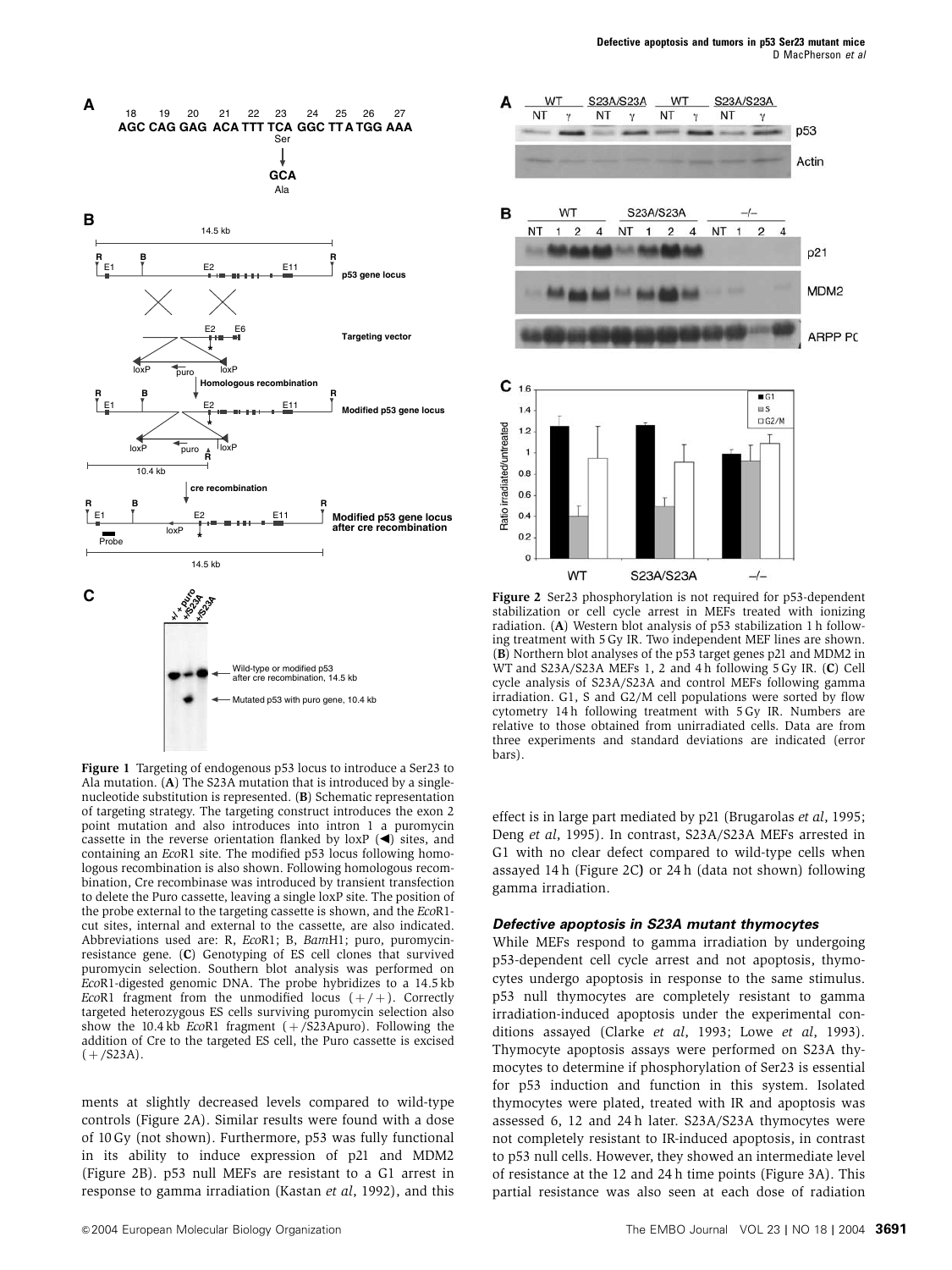

Figure 3 Decreased apoptosis and p53 stabilization in S23A mutant thymocytes following DNA damage. (A) Flow-cytometric analysis of apoptosis in isolated thymocytes irradiated with 5 Gy or treated with 100 nM dexamethasone. Cells were plated at  $1 \times 10^6$  cells/ml prior to treatments, and apoptosis was assessed at various time points using two-color cytometry following staining of cells with PI and annexin-FITC. Viable cells were both annexin and PI negative. All values were expressed relative to the viability in untreated samples, which was 65–70% at 24 h and did not differ between the genotypes examined. For WT,  $S23A/+$  and  $S23A/S23A$  data, littermates were used in each experiment. (B) Thymocyte viability 24 h following varying doses of ionizing radiation, or dexamethasone. For all apoptosis experiments, values represent the averages of five experiments, with error bars indicating the standard deviation. (C) p53 protein levels were determined by immunoblot in isolated thymocytes irradiated in vitro with 5 Gy and then cultured for 1, 3, 5, or 8 h. (D) p53 protein levels were determined by immunoblot in thymus extracts from WT, S23A/ + or S23A/S23A mice that had been irradiated with  $5 \text{ Gy } 5 \text{ h}$  before thymus collection. One untreated and two irradiated samples of each genotype are shown. (E) p53 stability in WT,  $S23A/+$  or  $S23A/S23A$  isolated irradiated thymocytes. Cyclohexamide was added to inhibit protein synthesis 2 h following 5 Gy irradiation. Band intensities were normalized to actin levels and levels relative to the  $T = 0$  point for each genotype are shown. This figure is representative of four experiments.

tested in a dose–response experiment (Figure 3B). It has been previously shown that the induction of apoptosis in thymocytes is sensitive to the levels of p53 induced, as p53 heterozygotes were partially resistant to apoptosis in this assay (Clarke et al, 1993; Lowe et al, 1993).  $S23A/+$  thymocytes showed an intermediate phenotype between  $+/+$  and S23A/S23A thymocytes (Figure 3A and B), supporting the notion that apoptosis in this assay is sensitive to the dose of p53. In contrast to the resistance following gamma irradiation, no resistance was shown to the p53-independent apoptosis induced by dexamethasone (Figure 3A and B). To determine if the defect in IR-induced apoptosis correlated with decreased p53 protein induction, we isolated thymocytes, irradiated them under cell culture conditions and performed a time course examining p53 stabilization in this tissue. A modest but clear defect in p53 protein levels induced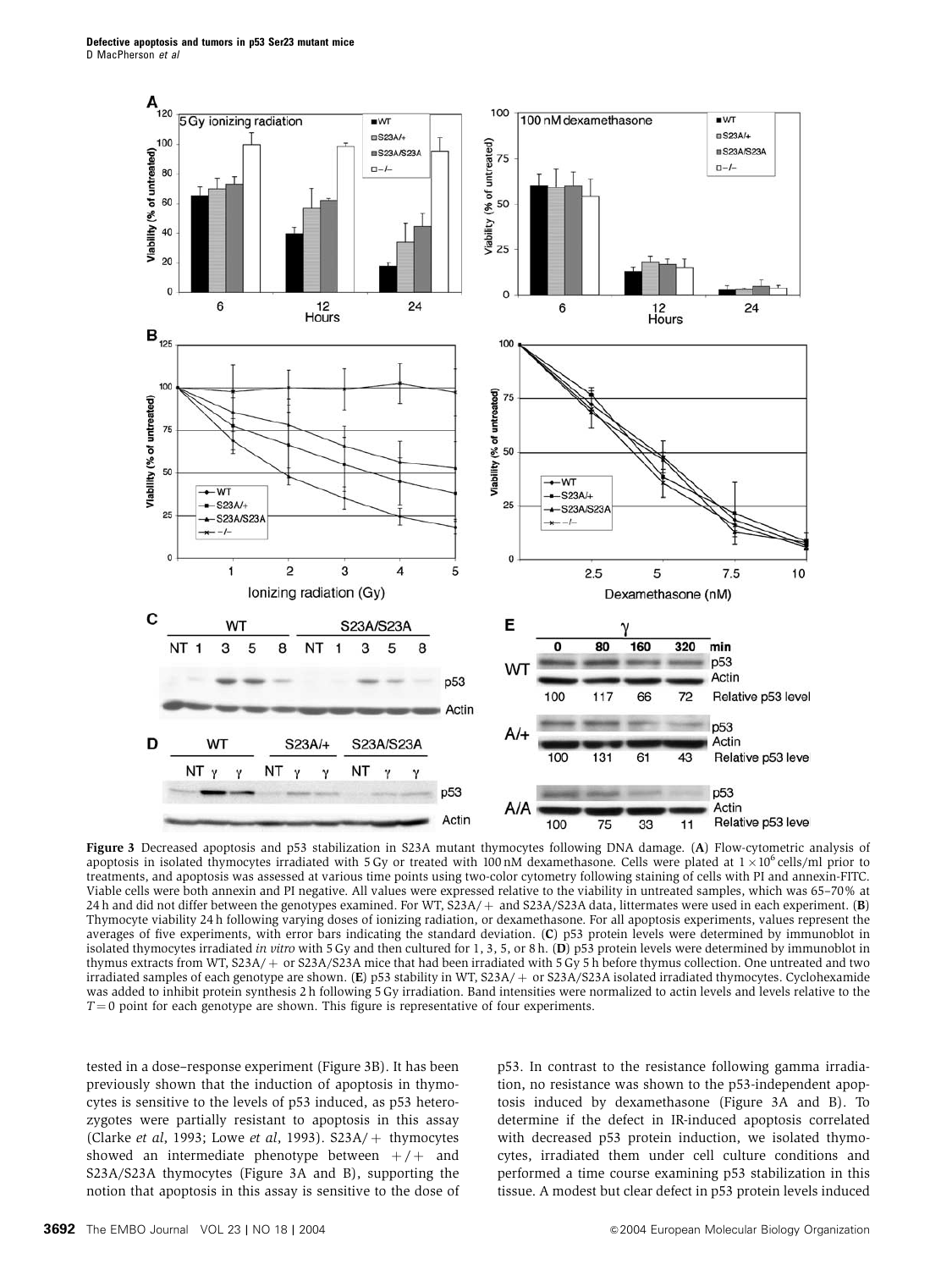following irradiation was observed (Figure 3C). Examination of p53 protein levels in the thymus following whole-body irradiation in vivo revealed an even stronger difference between control and S23A heterozygous or homozygous mutant cells (Figure 3D). Basal levels of p53 in uninduced thymocytes was low; however, it was apparent that there was decreased basal levels of p53 protein with the Ser23 mutation (Figure 3D). Importantly, mRNA levels of p53 in the thymus were not changed with Ser23 mutation (not shown). The decreased protein level of p53 induced in the thymus following IR, either in vitro or in vivo, suggests that the apoptotic defect is due to decreased p53 stability when Ser23 is mutated. To investigate this further, we examined p53 protein stability following DNA damage. The protein synthesis inhibitor cyclohexamide was added to isolated thymocytes 2 h following treatment with 5 Gy gamma radiation, and p53 protein levels were then followed over time. As shown in Figure 3E, the half-life of p53 in S23A/S23A cells was significantly reduced compared to wild-type p53.  $S23A/+$  cells exhibited an intermediate phenotype. Thus, S23A mutation reduces p53 stability following DNA damage in thymocytes.

We also examined apoptosis in the splenic white pulp, which contains both B- and T-lymphocytes and is a site of p53-dependent apoptosis following irradiation in vivo (Komarova et al, 2000). TUNEL assays showed that, 6h following irradiation with 5 Gy in vivo, there were high levels of apoptosis in both the control and S23A/S23A splenic white pulp without dramatic differences between these genotypes (Figure 4A). By 18-h post-irradiation, overall levels of apoptosis were lower in both the wild-type and S23A/A spleens, facilitating quantification. There was a 3.6-fold decrease in white-pulp apoptosis in S23A/S23A animals versus wild-type controls  $(P<0.001$ ; Student's t-test) (Figure 4A and B). We performed FACS analyses using the B-cell marker B220 to quantify depletion of splenic B-lymphocytes 24 h following irradiation in vivo. As shown in Figure 4C, while the proportion of B220-positive splenocytes in untreated wild-type and S23A/S23A animals was similar, by 24 h following irradiation the S23A/S23A animals were significantly resistant to loss of the B-cell population ( $P = 0.025$ ; Student's t-test). Thus, Ser23 mutation leads to partial resistance of splenic B-cells to irradiation-induced apoptosis.

### **S23A developing cerebellum is resistant to DNA damage-induced apoptosis**

We next examined the effects of S23A mutation on p53 function in another cell population that undergoes p53 dependent apoptosis in vivo. We focused our analysis on gamma radiation-induced apoptosis in the external granule layer in the developing cerebellum, a neuronal population of cells that undergo apoptosis in both a p53- and ATM-dependent manner (Herzog et al, 1998). Mice (5-days-old; P5) were irradiated and we assessed apoptosis 18 h later by TUNEL analysis. As shown in Figure 5A, significantly decreased CNS apoptosis in S23A/S23A animals compared to wild type was observed. Quantification of TUNEL-positive nuclei revealed that there was 3.7-fold more apoptosis in the wild type compared to S23A/S23A cerebellum (Figure 5B). As with thymocytes, the phenotype seen with the point mutant did not recapitulate the degree of resistance observed in p53 null mice (Figure 5A and B). To determine if the defect in apoptosis is due to a defect in p53 stability, we irradiated P5 S23A/S23A, wild-type or p53 null mice and collected the cerebellum 3 h later to examine p53 levels. p53 protein levels were strikingly decreased in the S23A/S23A samples (Figure 5C).

## **Tumorigenesis in S23A/S23A animals**

We examined whether mutation of Ser23 would contribute to tumor formation by aging cohorts of S23A/S23A and wildtype animals.  $p53-/-$  animals die between 4 and 6 months, usually due to thymic lymphoblastic T-cell lymphomas and sarcomas (Donehower et al, 1992, 1995; Jacks et al, 1994), S23A/S23A mice lived to a much longer median survival time of 444 days (Figure 6). Necropsies and histopathological analyses were performed on moribund mice. Surprisingly, none of these animals developed thymic T-cell lymphoblastic lymphoma. In contrast, a wide spectrum of B-cell lineage tumors were found in S23A/S23A animals, classified based on histological criteria as follicular, diffuse large-cell and splenic marginal zone lymphomas, as well as plasmacytomas (Figure 7A–E, Table I). The most common of these tumors was follicular lymphoma. Mice with this category of tumor typically had predominantly nodal disease (often involving the mesenteric lymph node), with less involvement of the spleen. Extranodal tumor involvement in tissues such as kidney and liver was often found. Most lymph nodes affected by these tumors had a vaguely nodular architecture. In some cases, the nodularity was highlighted by immunostaining for plasma cells that are located at the periphery of the nodules (Figure 7A). The infiltrate was composed predominantly of small, irregular lymphocytes (centrocytes) with a variable, but typically small, fraction of larger nucleolated lymphocytes (centroblasts) (Figure 7B). Occasional tumors had higher mitotic rates and increased fractions of large cells. In some cases, plasma cells were abundant both within and outside the infiltrate of lymphoma cells. In the spleen, lymphoma cells largely replaced the white pulp. Follicular lymphomas were positive for the B-cell marker B220 (not shown) and exhibited clonal or oligoclonal  $IgJ<sub>H</sub>$  rearrangements confirming their B-cell origin (Figure 7G). We suggest that the plasmacytic cells, which were often atypical in morphology, are part of the clonal tumor. However, we cannot rule out the possibility that the plasmacytic component is a separate lesion as other animals without lymphoma also exhibited plasmacytic hyperplasia. In one animal, plasmacellular proliferation and morphology was overtly cytologically malignant, with extensive invasion of extranodal sites (Figure 7E). This tumor was classified as a malignant plasmacytoma (Table I). Spleens involved by marginal zone lymphoma had a largely preserved architecture, with the periarteriolar lymphoid area cuffed by small-to-intermediate-sized lymphocytes with oblong to slightly folded nuclei and a moderate amount of pale cytoplasm. Numerous plasma cells were located at the periphery of the infiltrate, often extending into splenic the red pulp (Figure 7C and D). Two animals had histiocytic sarcomas, which stained positively for the macrophage marker F480 (not shown) and did not exhibit clonal Ig $J_H$  rearrangement (Figure 7F and G). We note that both of these cases of macrophage tumors occurred in a background of splenic red pulp hyperplasia, including the myeloid, erythroid and megakaryocytic lineages, suggesting that this hyperplasia may be a pre-malignant lesion. Marked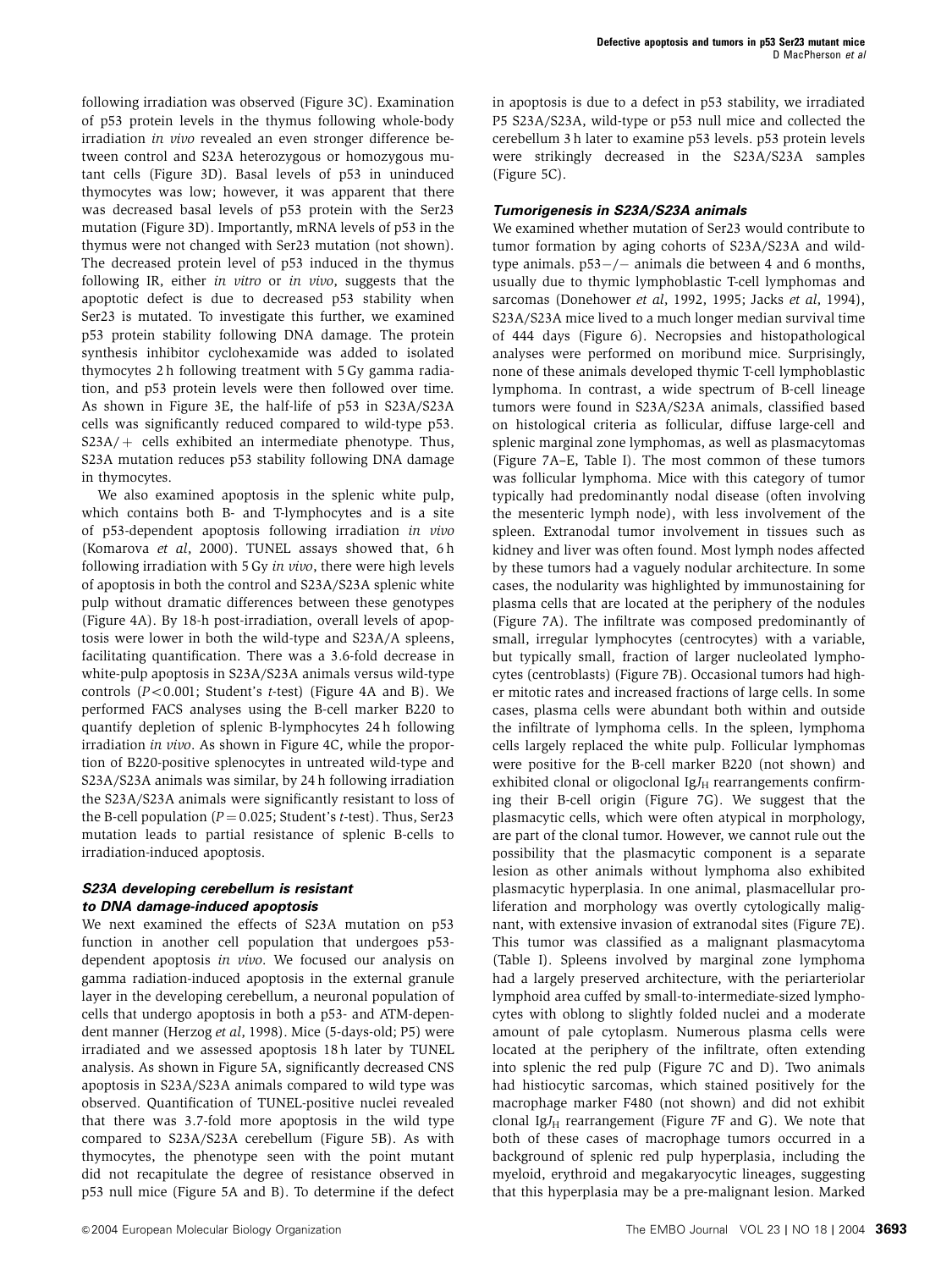

Figure 4 Decreased apoptosis in splenic B cells of S23A/S23A mice exposed to gamma radiation in vivo. (A) TUNEL staining to assess apoptosis in the splenic white pulp 6 h, and 18 h following gamma irradiation in S23A/S23A or control animals. (B) Quantification of TUNELpositive cells in the splenic white pulp at 18-h time point post-irradiation or in untreated wild-type or S23A/S23A animals. (C) FACs analysis of B220 positivity in wild-type and S23A/S23A splenocytes 24 h post 5 Gy irradiation or from untreated controls in vivo. Percentage of B220 positive cells $\pm$ s.d. from three independent experiments is indicated.

red pulp hyperplasia without histiocytic tumors was also observed in four other S23A/S23A animals that did not have lymphomas. Other nonhematopoietic tumors were also observed in S23A/S23A animals (Table I). During the course of the study, five wild-type mice died, one due to a hemangioblastoma and the other with a hepatoma. Our tumorigenesis study indicates that S23A/S23A animals are prone to tumor development in a cell-type-specific manner.

# **Discussion**

We demonstrate here that mutating Ser23 to alanine affects both p53 stabilization and function. Mutant thymocytes were partially defective in p53-dependent apoptosis in response to

ionizing radiation, and strong resistance was observed in the developing cerebellum. These data show in vivo the importance of this residue for p53 function and have helped define the pathway leading to IR-induced apoptosis in these tissues. Our finding that S23A/S23A animals are tumor prone suggests that Ser23 phosphorylation is important for the tumor suppressor function of p53. This is the first report of a p53 phosphorylation site mouse mutant that is prone to spontaneous tumorigenesis.

A previous report of p53 S23A mutant function in targeted murine cells concluded that Ser23 phosphorylation is not important for p53 stabilization and function in various cell types, including ES cells, MEFs and thymocytes (Wu et al, 2002). While we have not found strong effects of this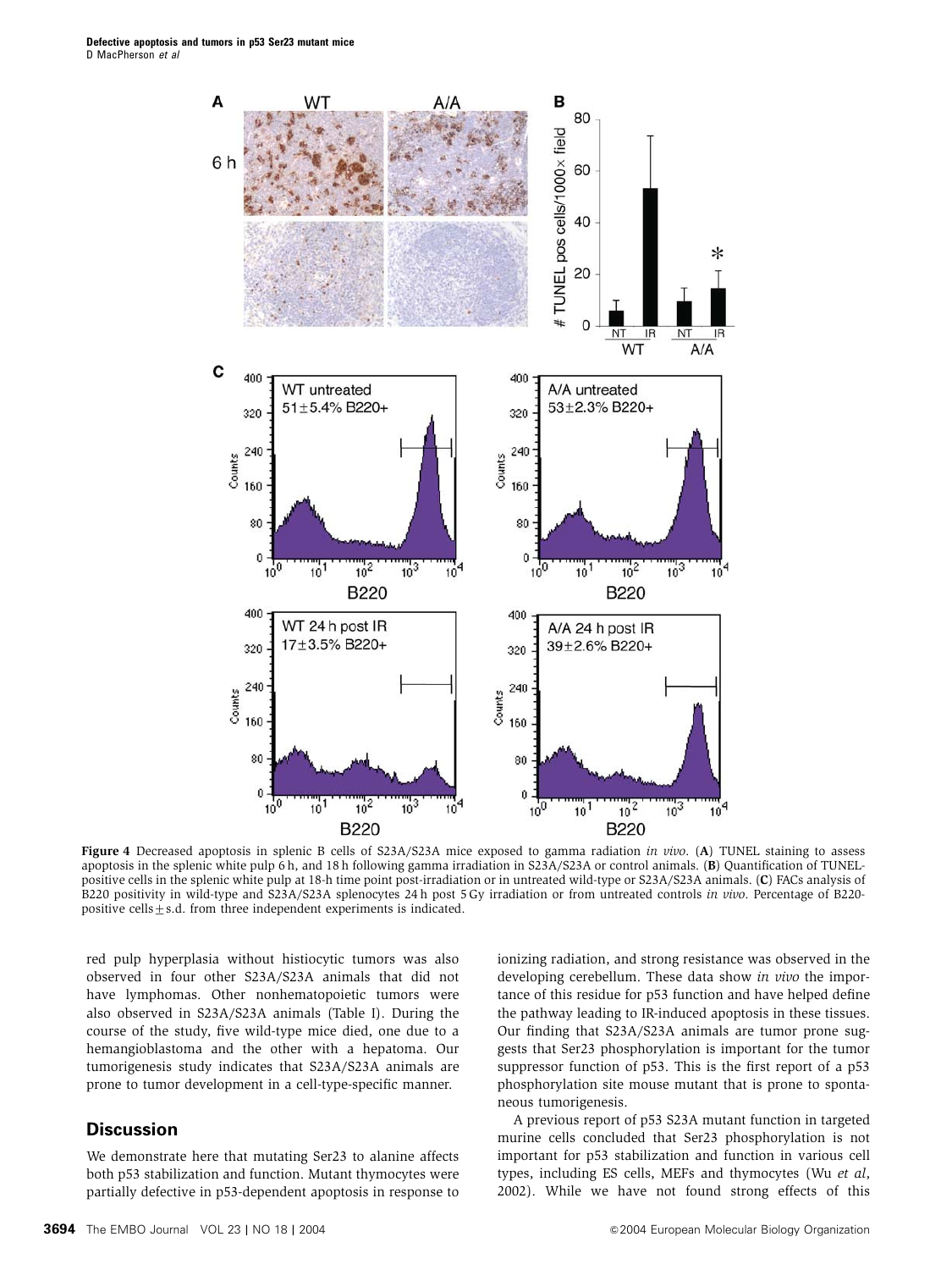

Figure 5 Decreased p53 levels and apoptosis in the developing cerebellum of S23A/S23A mice exposed to gamma radiation. (A) TUNEL staining to assess apoptosis in the external granule layer of P5 developing cerebellum collected 18 h following 4 Gy of gamma radiation. (B) Quantification of apoptosis in external granule layer cells. TUNEL-positive cells were quantified in equivalent areas. Data are from eight S23A/S23A animals, eight WT animals and four p53 null animals. S23A/S23A and WT mice used in this study were littermates.  $*P = 0.001$  comparing WT to S23A/S23A. (C) Western blot shows significantly decreased p53 protein levels in S23A/S23A irradiated cerebellum. Postnatal day 5 (P5) mice were treated with 4 Gy IR and their cerebellum was collected 3 h postirradiation. Three wild-type and three S23A/S23A irradiated samples are shown along with untreated controls.



Figure 6 Survival of S23A mutant mice. Kaplan–Meier analysis of tumor-free survival in wild-type and S23A/S23A mice. Animals were killed when moribund, or if tumor burden was apparent.



Figure 7 B-cell tumors in S23A mutant mice. (A) Plasma cell immunostaining (anti-Ig kappa light chain) of a follicular lymphoma at  $40 \times$ , showing nodular tumor architecture. (B) Follicular lymphoma (H + E 1000  $\times$ ). (C) Splenic marginal zone lymphoma (MZL) showing expanded marginal zone with pale eosinophilic cells (H + E 200  $\times$  ). (D) High-power view of splenic MZL showing the appearance of cells with plasmacytic morphology  $(H + E)$  $1000 \times$ ). (E) Malignant plasmacytoma  $(H + E_1 1000 \times)$ . (F) Histiocytic sarcoma  $(H + E\ 1000 \times)$ . (G) Southern blot analysis of immunoglobulin heavy chain recombination. DNA from S23A/ S23A tumors (lanes 2–6) or wild-type lymph nodes (lane 1) was digested with EcoR1 and hybridized with a  $J_H$  region probe. The 6.2 kb germline band is indicated (GL). (1) Normal lymph node from wild-type mouse; (2) follicular lymphoma; (3) follicular lymphoma; (4) histiocytic sarcoma; (5, 6) follicular lymphoma in different lymph nodes from same S23A/S23A animal. B-cell tumors in lanes 2, 3, 5 and 6 show one or two novel bands indicating tumors are monoclonal with one or both  $J_H$  alleles rearranged, or biclonal.

mutation on p53 function in MEFs, we observe significant defects in p53 stabilization and apoptosis in irradiated thymocytes. The study by Wu et al (2002) was different in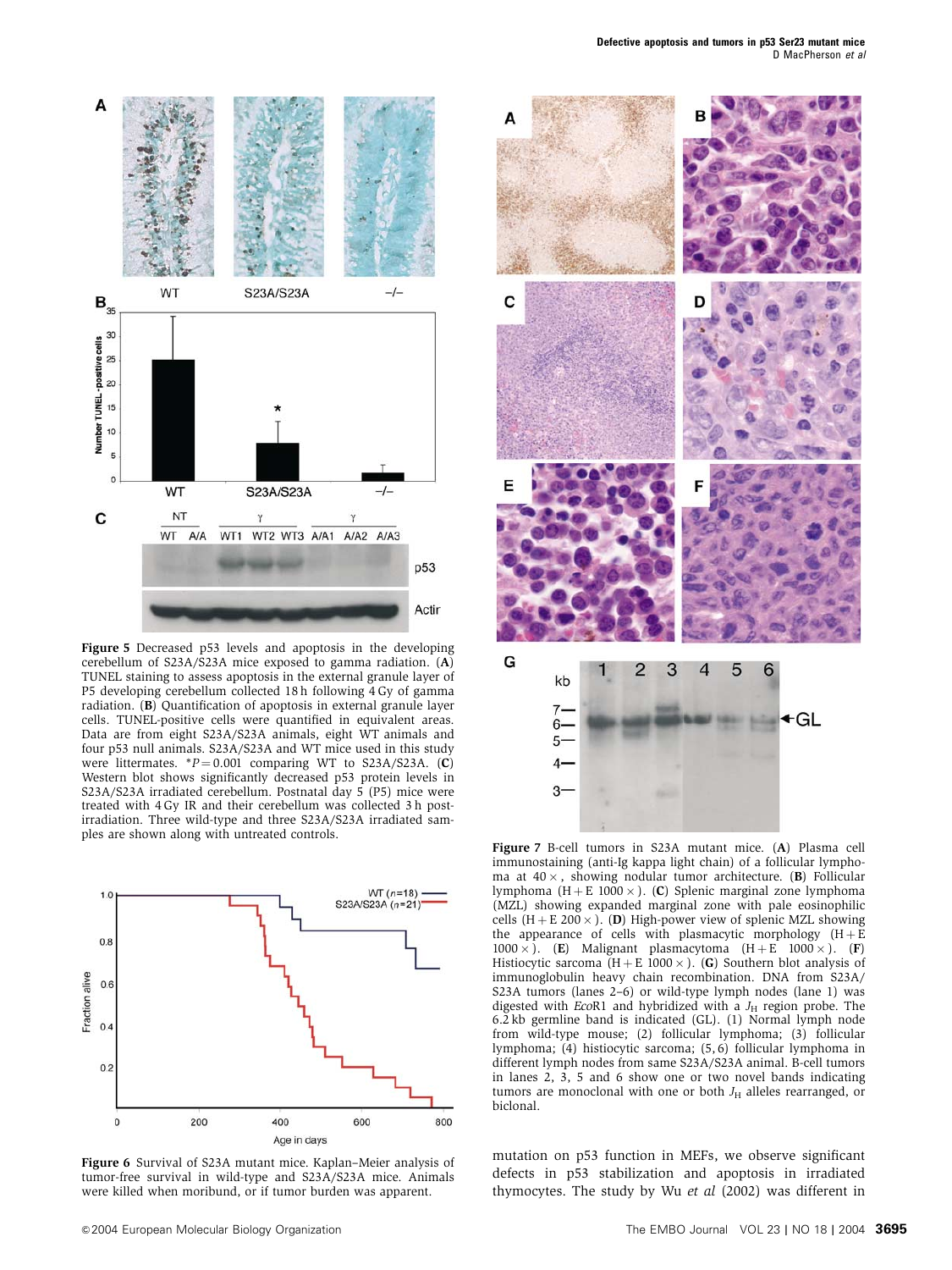Table I Histological classification of spontaneous tumors in S23A/ S23A mice

| Tumor type                                          | Number of cases (%) |
|-----------------------------------------------------|---------------------|
| B-cell lineage tumors                               | 13 (62)             |
| Follicular lymphoma                                 | 7(33)               |
| Splenic marginal zone lymphoma                      | 2(9.5)              |
| Diffuse large B-cell lymphoma                       | 2(9.5)              |
| Plasmacytoma-well differentiated                    | 1(4.8)              |
| Malignant plasmacytoma-moderately<br>differentiated | 1(4.8)              |
| Other tumors                                        |                     |
| Histiocytic sarcoma                                 | 2(9.5)              |
| Hemangiosarcoma                                     | 1(4.8)              |
| Lung adenoma                                        | 1(4.8)              |
| Lung adenocarcinoma                                 | 1(4.8)              |
| Hepatoma                                            | 1(4.8)              |
| Hair matrix tumor                                   | 1(4.8)              |

that germline S23A/S23A animals were not generated, and the thymocytes they studied were generated through a RAG2 deficient blastocyst complementation approach. In addition, this group studied  $S23A/-$  cells in comparison to  $p53+/$ controls, while we compared S23A/S23A and S23A/ $+$  cells to wild-type controls. As  $p53+/-$  cells exhibit significant resistance to apoptosis compared to wild-type cells (Clarke et al, 1993; Lowe et al, 1993), it is possible that differences in thymocyte apoptosis and p53 stabilization were not found due to the smaller window these authors may have had for detecting a subtle difference. Also, we found the strongest effects of this mutation following irradiation in vivo. This was especially true in the irradiated developing cerebellum, which this group was unable to study, and in tumorigenesis.

Ser23 mutation did not have major effects on p53 stabilization under some conditions. For example, in S23A/S23A MEFs, IR-induced p53 stabilization was not dramatically reduced and p53-dependent cell cycle arrest was intact. This is in contrast to the strong defect in levels of p53 protein induced in the thymus and cerebellum irradiated in vivo. Tissue culture stress, including high oxygen concentrations, may allow p53 to be sensitized to IR-induced stabilization even in the absence of Ser23 phosphorylation. Indeed, in the thymus irradiated in vivo, a stronger defect in induction was observed compared to thymocytes irradiated in vitro (Figure 3C and D).

The defect in apoptosis in the irradiated Ser23 mutant thymus and CNS clearly correlates with defective p53 induction. The Chk2 kinase has been implicated as a Ser23 kinase in response to ionizing radiation and  $Chk2-/-$  mice are defective for p53-dependent apoptosis in the irradiated thymus and CNS (Hirao et al, 2000, 2002; Takai et al, 2002). Much stronger resistance to thymocyte apoptosis was found in  $Chk2-/-$  cells compared to our findings in S23A/S23A thymocytes, indicating that in these cells Chk2 has effects on p53 that are not mediated by Ser23 phosphorylation. Data from targeted Chk2 $-/-$  cells suggested that Chk2 $-/-$  thymocytes are defective for p53 stabilization following IR; however, the extent of this effect differed from mild (Takai et al, 2002) to a complete lack of induction (Hirao et al, 2000). Whether the defective apoptosis in  $Chk2-/-$  animals is mediated through effects on p53 stabilization is not clear, as defects in transactivation of  $p53$  target genes in Chk2-/-

cells have been reported in one study (Takai et al, 2002). In vitro, Chk2 has been reported to phosphorylate multiple sites on p53, including Ser15, Thr18 and Ser37 (Shieh et al, 2000). Chk2 can also phosphorylate undetermined C-terminal sites of p53 mutants lacking the N-terminus, which could mediate effects of Chk2 independent of p53 stabilization (Shieh et al, 2000). It is also possible that Chk2 could affect p53 indirectly. It is apparent that p53 can be efficiently phosphorylated on Ser20/23 in Chk2 $-/-$  cells (Takai et al, 2002; Jallepalli et al, 2003), and it remains to be determined how much of the effects of S23 mutation are due to an inability of Chk2 to phosphorylate p53 on this residue. It will be important to determine if older  $Chk2-/-$  animals show a tumor spectrum similar to S23A/S23A mice.

It was striking that S23A/S23A mice developed B-cell tumors but not T-cell lymphomas or frequent sarcomas. B-cell tumors have been observed in  $p53-/-$  mice (Donehower et al, 1995; Ward et al, 1999); however, fatal thymic lymphoblastic T-cell lymphomas and sarcomas may have limited the development and progression of B-cell tumors in  $p53-/$ animals. It is possible that there is a different threshold for the amount of p53 signaling needed to suppress tumorigenesis in different tissues. For example, thymocytes may be sensitized to p53-dependent apoptosis such that even low levels of p53 are sufficient to induce apoptosis. Indeed, in thymocytes, while there was resistance to apoptosis, a time course showed that S23A/S23A thymocytes do eventually die in response to radiation while, at those doses,  $p53-/-$  cells were completely resistant (Figure 3A and B). In response to tumor-initiating events, cells in other tissues may need a higher degree of p53 signaling for apoptosis and tumor suppression. Alternatively, the upstream pathways to p53 activation may differ in different cell types in response to different stresses such that Ser20/23 phosphorylation is critical in some but not other situations. The specific role of Ser23 in tumor suppression in B cells could be due to impaired apoptosis in Ser23 mutant B cells, as splenic B cells showed partial resistance to irradiation-induced apoptosis. p53 function has also been implicated in B-cell proliferation and maturation (Shaulsky et al, 1991; Aloni-Grinstein et al, 1995; Shick et al, 1997). A close examination of the role of the p53/Ser23 pathway in the B-cell differentiation program, and study of differentiation marker expression in the B-cell lineage tumors of Ser23 mutant mice is warranted. As we observed a long latency to tumorigenesis in these animals, it is likely that cells needed time to acquire genetic changes to develop into B-cell tumors. It will also be important to identify the genetic changes that lead to the B-cell lymphomas in this model, and to investigate how mutation of the Ser23/p53 pathway cooperates with such events. Moreover, based on these results, the role of p53 pathway mutations in human B-cell lymphoma bears further examination.

While p53 undergoes numerous phosphorylation events, the physiological role of these modifications has been difficult to assess. We have shown that p53 Ser23 phosphorylation is critical for p53 stabilization in response to ionizing radiation in vivo, and for tumor suppression. In contrast, Ser18 phosphorylation in mice is not required for tumor suppression or, in thymocytes, for p53 stabilization, but may have important roles in apoptosis and/or p53 target gene induction (Chao et al, 2003, Sluss et al, 2004). Bruins et al (2004) find that Ser389, a site phosphorylated after UV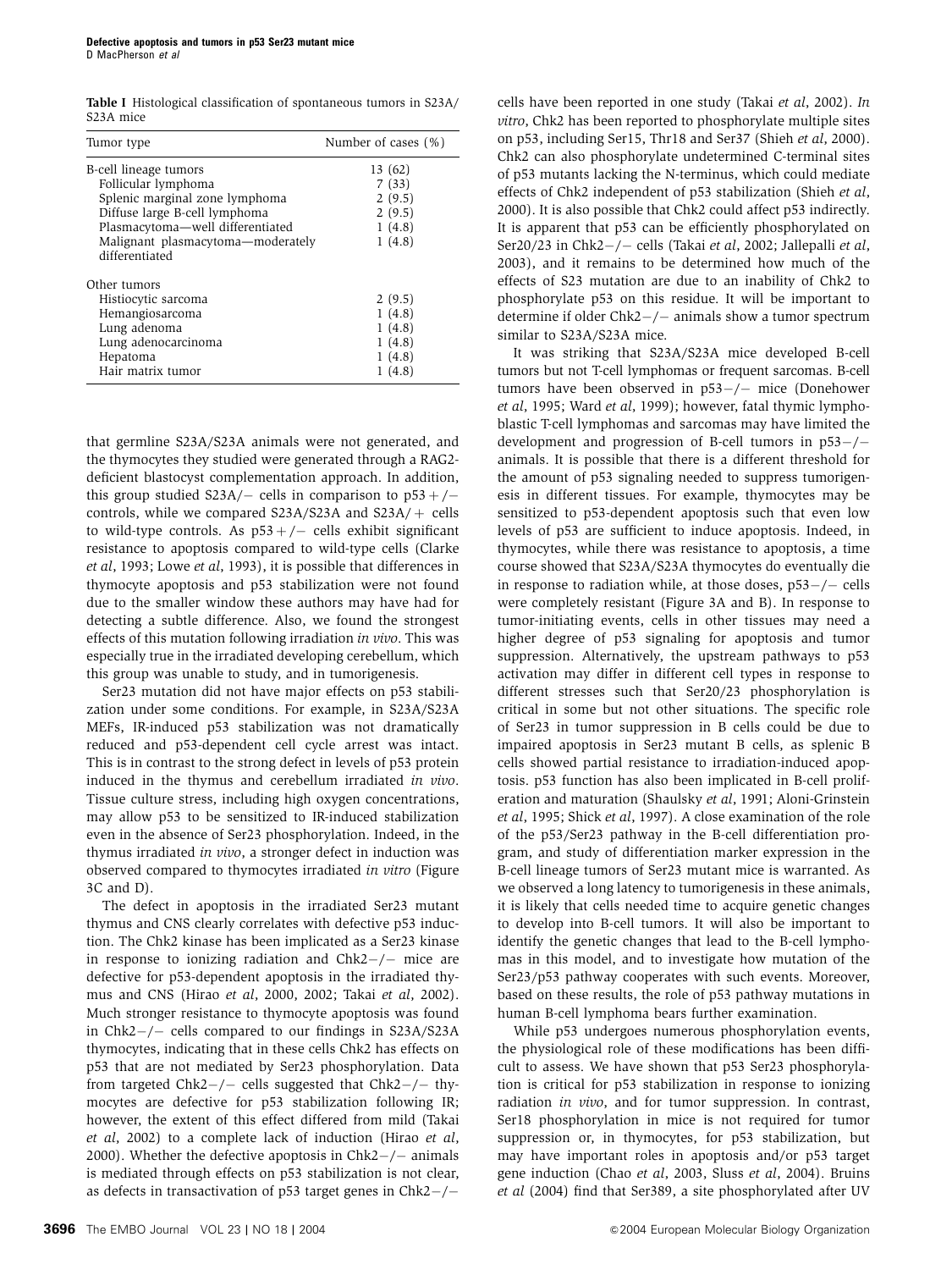irradiation, is important for UV-induced p53 function, and germline Ser389 mutants showed increased sensitivity to UVinduced skin tumors. Collectively, these data demonstrate the importance of generating germline phosphorylation site mutants to dissect the roles of specific p53 phosphorylation events in vivo.

These and other data suggest a model in which, in response to ionizing radiation, p53 is stabilized via phosphorylation of Ser20/23. This may be mediated by Chk2, consistent with defective  $p53$  stabilization in Chk2-/cells, or other Ser23 kinases may be critical. Identification of the pathway upstream of Ser23 phosphorylation may lead to the discovery of genes that could be mutated in tumors in which p53 itself is intact. Given the importance of the p53 pathway in tumor development and the response of cells to chemotherapy and other DNA-damaging agents, it is critical to fully elucidate this pathway.

## **Materials and methods**

#### **Construction of targeting vector and generation of S23A mutant mice**

Fragments of mouse genomic p53 sequence extending from intron 1 through exon 6 were cloned into the vector pBSKII. Ser23 is encoded in exon 2 and the single base pair mutation leading to an Ala substitution was introduced by site-directed mutagenesis using the QuikChange kit (Stratagene). A puromycin resistance gene driven by the PGK promoter and flanked by loxP sites (pBS.DAT-LoxStop) was introduced into an Xho1 site in intron 1. p53 exons and intron/exon boundaries in the targeting vector were sequenced to confirm that no additional, unexpected mutations were introduced during the cloning. The targeting vector was linearized with Not1 and electroporated into J1 ES cells (derived from strain 129/sv) before being selected for resistance to puromycin. Homologous recombination was confirmed by Southern blot with EcoR1 digested genomic DNA. The Southern probe was external to the targeting vector and was derived from a Bsm1 digest of a fragment of genomic DNA from intron1. GFP-Cre was transiently transfected into ES cells to excise the puro cassette leaving a single loxP site in intron1. Excision of the puro cassette was confirmed by Southern blot. Heterozygous ES cells were injected into C57BL/6 blastocysts that were then implanted into pseudopregnant CD1 females essentially as described (Bradley, 1987). The p53 cDNA sequence from S23A/S23A mice was determined by RT–PCR on RNA isolated from three independent MEF lines generated from E13.5 embryos using standard techniques. In each of the lines, the sequence was the same as wild type, except for the single T–G base substitution targeted to exon 2. All animals described are on a mixed 129/  $Sv \times C57BL/6$  background. PCR genotyping was based on the presence of a single loxP site remaining in intron 1 of the correctly targeted locus. The following primers flanking the remaining loxP site were used: dt020200.1 5'agcctgcctagcttcctcagg3' and dt011200.3 5' cttggagacatagccacactg3'. These primers amplify a 540 bp mutant band in the presence of a single loxP site, and a 420 bp wild-type band.

#### **Western blot analysis**

For MEF or thymocyte experiments, cells were plated in DMEM supplemented with  $10\%$  FCS, L-glutamine  $(2 \text{ mM})$  and antibiotics. Cells were irradiated using a GammaCell40 with 137Cs source. Cells were lysed in lysis buffer (100 mM NaCl, 100 mM Tris (pH 8.0), 1% NP-40, complete protease inhibitor cocktail (Roche), sodium fluoride (10 mM), sodium vanadate (1 mM)). For in vivo thymus Western blots, whole mice were irradiated with a dose of 5 Gy, and 5 h later the thymus was collected for protein extraction. For halflife experiments, thymocytes were suspended at 10 million cells/ml. Cyclohexamide  $(40 \mu g/ml)$  was added 2h post-irradiation and samples collected for Western analysis at various time points afterwards. For cerebellum Western blots, newborn mice 5 days after birth were irradiated with 4 Gy and, 3 h later, the cerebellum was dissected and frozen on dry ice before being lysed in lysis buffer. Following SDS–PAGE, proteins were transferred to PVDF

membranes (Immobilon P, Millipore). Membranes were blocked in 5% nonfat dry milk in TBST. For p53 Western blots on MEFs, p53 Ab-3 (Oncogene Research Products) was used at a 1/1000 dilution. For p53 Western blots on thymus tissue and cerebellum tissue, the sheep polyclonal antibody Ab-7 (Oncogene Research Products) was used at a 1/2500 dilution, or the rabbit polyclonal antibody FL393 (Santa Cruz) at 1/1000 dilution. Blots were stripped and reprobed for actin (Santa Cruz) at a 1/1000 dilution. Enhanced chemiluminescence was used for signal detection (ECL Plus, Amersham) and blots were exposed to film (X-OMAT). For thymocyte half-life experiments, band intensities were quantified by scanning densitometry using NIH Image software.

#### **Northern blot analysis**

Exponentially growing cells were plated at a density of  $1\times 10^6$  cells/ 10 cm dish, and treated 24 h later with 5 Gy IR. At various time points, cells were lysed directly on the plate with TRIZOL reagent (Gibco BRL) and RNA was isolated following the manufacturer's protocol. RNA was denatured and run on a 1% agarose in  $1 \times$ MOPS with 6% formaldehyde and transferred to a Hybond N membrane (Amersham). The membrane was crosslinked using a UV Stratalinker (Stratagene) and hybridized with a  $32P$ -labeled probe. Probes were made to MDM2, p21 and, p53 and ARPP P0 cDNAs using the Prime-It II random primer labeling kit (Stratagene). Blots were hybridized in ExpressHyb (Stratagene) solution at  $65^{\circ}$ C.

#### **Cell cycle analysis**

Cells were plated at  $8 \times 10^5$  cells/10 cM plate and irradiated with 5 Gy IR 24 h later. Analysis of samples was performed 14 or 24 h after IR. Samples were processed with a FACScan (Becton Dickinson). Data analysis was carried out using ModFit LT software (Becton Dickinson).

#### **Thymocyte apoptosis assay**

Fresh thymocytes were isolated from 5–8-week-old mice and plated at a density of  $1 \times 10^6$  cells/ml, and then incubated at 37 $\degree$ C. For time-course experiments, cells were treated at  $T = 0$  with either 100 nM dexamethasone or with 5 Gy of IR. For dose–response curves, thymocytes were also plated a  $1 \times 10^6$  cells/ml, treated at  $T = 0$  and collected for apoptosis analysis 24 h later. Apoptosis was assessed using annexin-FITC (Becton Dickinson) and propidium iodide (PI;  $50 \mu g/ml$ ) staining of cells followed by two-color cytometry using a FACScan (Becton Dickinson) and CellQuest software (Becton Dickinson). Cells scored as viable were those that were negative in staining for both annexin and PI. All data were normalized to the viable fraction in the untreated cells at the given time point.

#### **In vivo analysis of apoptosis**

For CNS apoptosis studies, S23A/S23A or wild-type littermates were irradiated 5 days after birth with 4 Gy. Mice were killed 18 h later, at which time when their brains were removed and fixed in 10% formalin (3.7% formaldehyde solution in PBS) for 24 h. For analysis of apoptosis in the adult spleen, 6–8-week-old animals were irradiated with 5 Gy and killed 24 h later. Spleens were fixed in 10% formalin for 24 h. Tissues were processed and embedded in paraffin blocks. Sagittal sections were cut at 4 µm. Tdt dUTP-biotin Nick End Labeling (TUNEL) assays were performed to assess apoptosis. For quantification of CNS apoptosis, TUNEL-positive nuclei in equivalent areas of the cerebellar external granule layer of S23A/S23A and control animals were counted. For quantification of B-cell depletion following DNA damage, animals were irradiated with 5 Gy 24 h before collection of spleens and isolation of splenocytes. Splenocytes were stained with anti-B220 coupled to flourescein-isothiocyanate (Pharmingen) using standard protocols and subject to fluorescence-activated cell sorting analysis.

#### **Tumor analysis**

S23A/S23A and wild-type controls were aged. Mice were killed when moribund, or if visible tumor burden was apparent. Inner organs were fixed in 10% neutral buffered formalin. Bones were fixed in Bouins fixative. Tissue was embedded in paraffin and 4 um sections were cut and stained with hematoxylin and eosin for pathological analysis. For a subset of tumors, immunohistochemical staining was performed with the antibodies B220 (Becton Dickinson), Ig kappa (Southern Biotechnology), and F480 (Serotec) on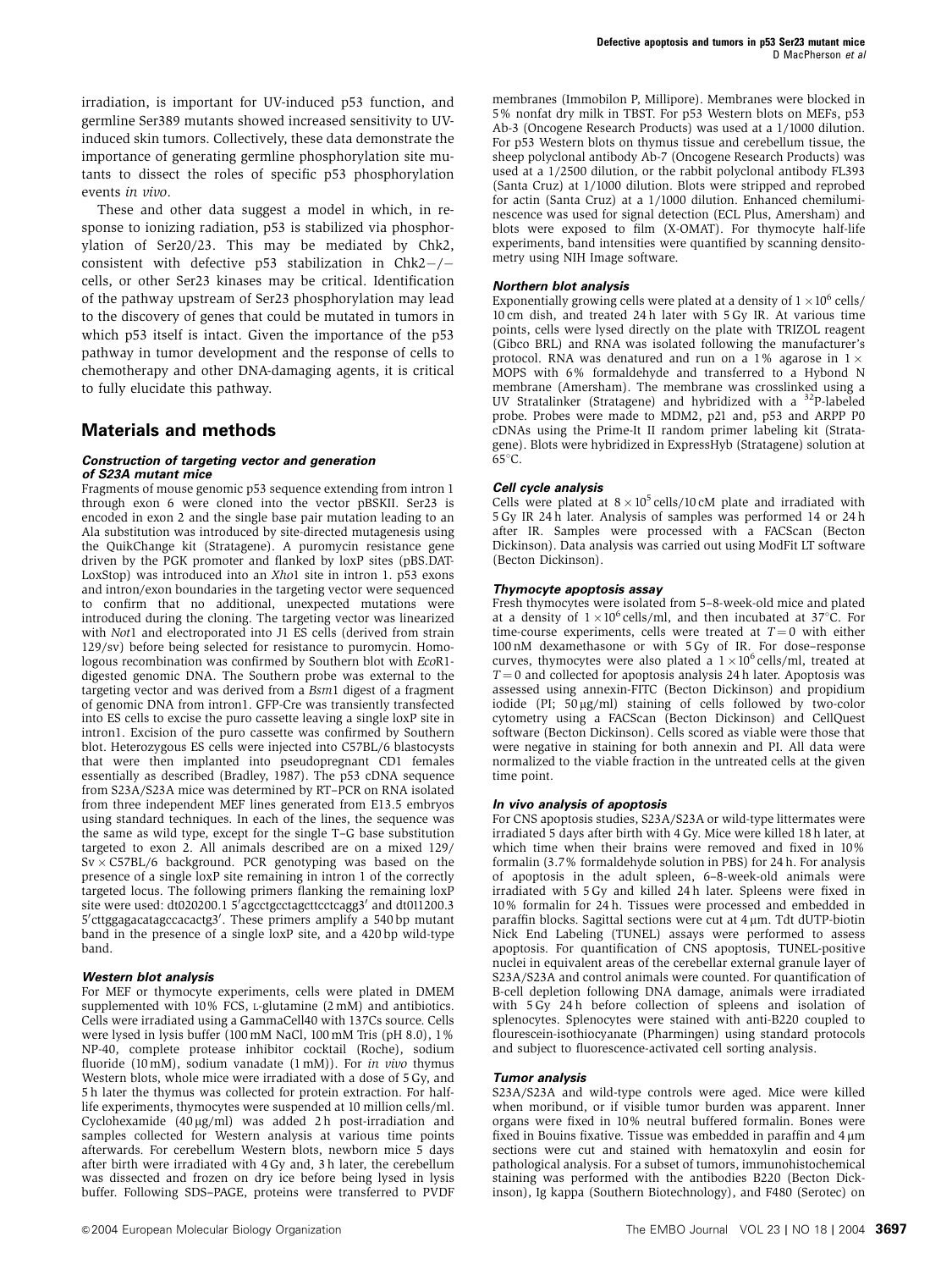formalin-fixed, paraffin-embedded tissue. B220 and Ig kappa staining were performed with a citrate buffer unmasking step. F480 staining was performed with a trypsin unmasking step, and for F480 staining, all incubations and washes were carried out in 0.05% Triton X-100.

#### **Southern blotting**

Tumor tissue was digested with proteinase K overnight, and DNA was isolated following phenol chloroform extraction. Following EcoR1 digest, DNA was loaded on a 0.8% agarose gel and transferred to a nylon membrane  $N+$  (Amersham). Membrane was hybridized to a <sup>32</sup>P-labeled probe of a 1.9 kb BamH1–EcoR1  $J_{\rm H}$ 

## **References**

- Aloni-Grinstein R, Schwartz D, Rotter V (1995) Accumulation of wild-type p53 protein upon gamma-irradiation induces a G2 arrest-dependent immunoglobulin kappa light chain gene expression. EMBO J 14: 1392–1401
- Appella E, Anderson CW (2001) Post-translational modifications and activation of p53 by genotoxic stresses. Eur J Biochem 268: 2764–2772
- Ashcroft M, Kubbutat MH, Vousden KH (1999) Regulation of p53 function and stability by phosphorylation. Mol Cell Biol 19: 1751–1758
- Banin S, Moyal L, Shieh S, Taya Y, Anderson CW, Chessa L, Smorodinsky NI, Prives C, Reiss Y, Shiloh Y, Ziv Y (1998) Enhanced phosphorylation of p53 by ATM in response to DNA damage. Science 281: 1674–1677
- Bell DW, Varley JM, Szydlo TE, Kang DH, Wahrer DC, Shannon KE, Lubratovich M, Verselis SJ, Isselbacher KJ, Fraumeni JF, Birch JM, Li FP, Garber JE, Haber DA (1999) Heterozygous germ line hCHK2 mutations in Li–Fraumeni syndrome. Science 286: 2528–2531
- Blattner C, Tobiasch E, Litfen M, Rahmsdorf HJ, Herrlich P (1999) DNA damage induced p53 stabilization: no indication for an involvement of p53 phosphorylation. Oncogene 18: 1723–1732
- Bradley A (1987) Production and analysis of Chimeric mice. In Teratocarcinomas and Embryonic Stem Cells: A Practical Approach, Robertson EJ (ed), pp 113–152. Oxford, UK: IRL Press
- Brugarolas J, Chandrasekaran C, Gordon JI, Beach D, Jacks T, Hannon GJ (1995) Radiation-induced cell cycle arrest compromised by p21 deficiency. Nature 377: 552–557
- Bruins W, Zwart E, Attardi LD, Iwakuma T, Hoogervorst EM, Beems RB, Miranda B, Van Oostrom CThM, Van den Berg J, Van den Aardweg GJ, Lozano G, Van Steeg H, Jacks T, De Vries A (2004) Increased sensitivity to UV radiation in mice with a p53 point mutation at Ser389. Mol Cell Biol, in press
- Canman CE, Lim DS, Cimprich KA, Taya Y, Tamai K, Sakaguchi K, Appella E, Kastan MB, Siliciano JD (1998) Activation of the ATM kinase by ionizing radiation and phosphorylation of p53. Science 281: 1677–1679
- Chao C, Hergenhahn M, Kaeser MD, Wu Z, Saito S, Iggo R, Hollstein M, Appella E, Xu Y (2003) Cell type- and promoter-specific roles of Ser18 phosphorylation in regulating p53 responses. J Biol Chem 278: 41028–41033
- Chehab NH, Malikzay A, Appel M, Halazonetis TD (2000) Chk2/ hCds1 functions as a DNA damage checkpoint in G(1) by stabilizing p53. Genes Dev 14: 278–288
- Chehab NH, Malikzay A, Stavridi ES, Halazonetis TD (1999) Phosphorylation of Ser-20 mediates stabilization of human p53 in response to DNA damage. Proc Natl Acad Sci USA 96: 13777–13782
- Clarke AR, Purdie CA, Harrison DJ, Morris RG, Bird CC, Hooper ML, Wyllie AH (1993) Thymocyte apoptosis induced by p53-dependent and independent pathways. Nature 362: 849-852
- Deng C, Zhang P, Harper JW, Elledge SJ, Leder P (1995) Mice lacking p21CIP1/WAF1 undergo normal development, but are defective in G1 checkpoint control. Cell 82: 675–684
- Donehower LA, Harvey M, Slagle BL, McArthur MJ, Montgomery Jr CA, Butel JS, Bradley A (1992) Mice deficient for p53 are developmentally normal but susceptible to spontaneous tumours. Nature 356: 215–221
- Donehower LA, Harvey M, Vogel H, McArthur MJ, Montgomery Jr CA, Park SH, Thompson T, Ford RJ, Bradley A (1995) Effects of

genomic fragment including mouse  $J_H3$  and  $J_H4$  sequences for detection of gene rearrangements.

# **Acknowledgements**

We are grateful to Denise Crowley and Mike Brown for excellent histological assistance. We thank Dave Tuveson (University of Pennsylvania) for the pBS.DAT-LoxStop cassette and Brian Sauer (Stowers Institute) for the GFP-Cre expressing plasmid. TJ is an Investigator of the Howard Hughes Medical Institute.

genetic background on tumorigenesis in p53-deficient mice. Mol Carcinogen 14: 16–22

- Dumaz N, Meek DW (1999) Serine15 phosphorylation stimulates p53 transactivation but does not directly influence interaction with HDM2. EMBO J 18: 7002–7010
- Dumaz N, Milne DM, Jardine LJ, Meek DW (2001) Critical roles for the serine 20, but not the serine 15, phosphorylation site and for the polyproline domain in regulating p53 turnover. Biochem J 359: 459–464
- Giaccia AJ, Kastan MB (1998) The complexity of p53 modulation: emerging patterns from divergent signals. Genes Dev 12: 2973–2983
- Haupt Y, Maya R, Kazaz A, Oren M (1997) Mdm2 promotes the rapid degradation of p53. Nature 387: 296–299
- Herzog H, Chong MJ, Kapsetaki M, Morgan JI, McKinnon PJ (1998) Requirement for Atm in ionizing radiation-induced cell death in the developing central nervous system. Science 280: 1089–1091
- Hirao A, Cheung A, Duncan G, Girard PM, Elia AJ, Wakeham A, Okada H, Sarkissian T, Wong JA, Sakai T, De Stanchina E, Bristow RG, Suda T, Lowe SW, Jeggo PA, Elledge SJ, Mak TW (2002) Chk2 is a tumor suppressor that regulates apoptosis in both an ataxia telangiectasia mutated (ATM)-dependent and an ATM-independent manner. Mol Cell Biol 22: 6521–6532
- Hirao A, Kong YY, Matsuoka S, Wakeham A, Ruland J, Yoshida H, Liu D, Elledge SJ, Mak TW (2000) DNA damage-induced activation of p53 by the checkpoint kinase Chk2. Science 287: 1824–1827
- Jacks T, Remington L, Williams BO, Schmitt EM, Halachmi S, Bronson RT, Weinberg RA (1994) Tumor spectrum analysis in p53-mutant mice. Curr Biol 4: 1–7
- Jallepalli PV, Lengauer C, Vogelstein B, Bunz F (2003) The Chk2 tumor suppressor is not required for p53 responses in human cancer cells. J Biol Chem 278: 20475–20479
- Kastan MB, Zhan Q, el-Deiry WS, Carrier F, Jacks T, Walsh WV, Plunkett BS, Vogelstein B, Fornace Jr AJ (1992) A mammalian cell cycle checkpoint pathway utilizing p53 and GADD45 is defective in ataxia-telangiectasia. Cell 71: 587–597
- Komarova EA, Christov K, Faerman AI, Gudkov AV (2000) Different impact of p53 and p21 on the radiation response of mouse tissues. Oncogene 19: 3791–3798
- Kubbutat MH, Jones SN, Vousden KH (1997) Regulation of p53 stability by Mdm2. Nature 387: 299–303
- Kussie PH, Gorina S, Marechal V, Elenbaas B, Moreau J, Levine AJ, Pavletich NP (1996) Structure of the MDM2 oncoprotein bound to the p53 tumor suppressor transactivation domain. Science 274: 948–953
- Levine AJ (1997) p53, the cellular gatekeeper for growth and division. Cell 88: 323–331
- Lowe SW, Schmitt EM, Smith SW, Osborne BA, Jacks T (1993) p53 is required for radiation-induced apoptosis in mouse thymocytes. Nature 362: 847–849
- Matsuoka S, Huang M, Elledge SJ (1998) Linkage of ATM to cell cycle regulation by the Chk2 protein kinase. Science 282: 1893–1897
- Melchionna R, Chen XB, Blasina A, McGowan CH (2000) Threonine 68 is required for radiation-induced phosphorylation and activation of Cds1. Nat Cell Biol 2: 762–765
- Oliner JD, Pietenpol JA, Thiagalingam S, Gyuris J, Kinzler KW, Vogelstein B (1993) Oncoprotein MDM2 conceals the activation domain of tumour suppressor p53. Nature 362: 857-860